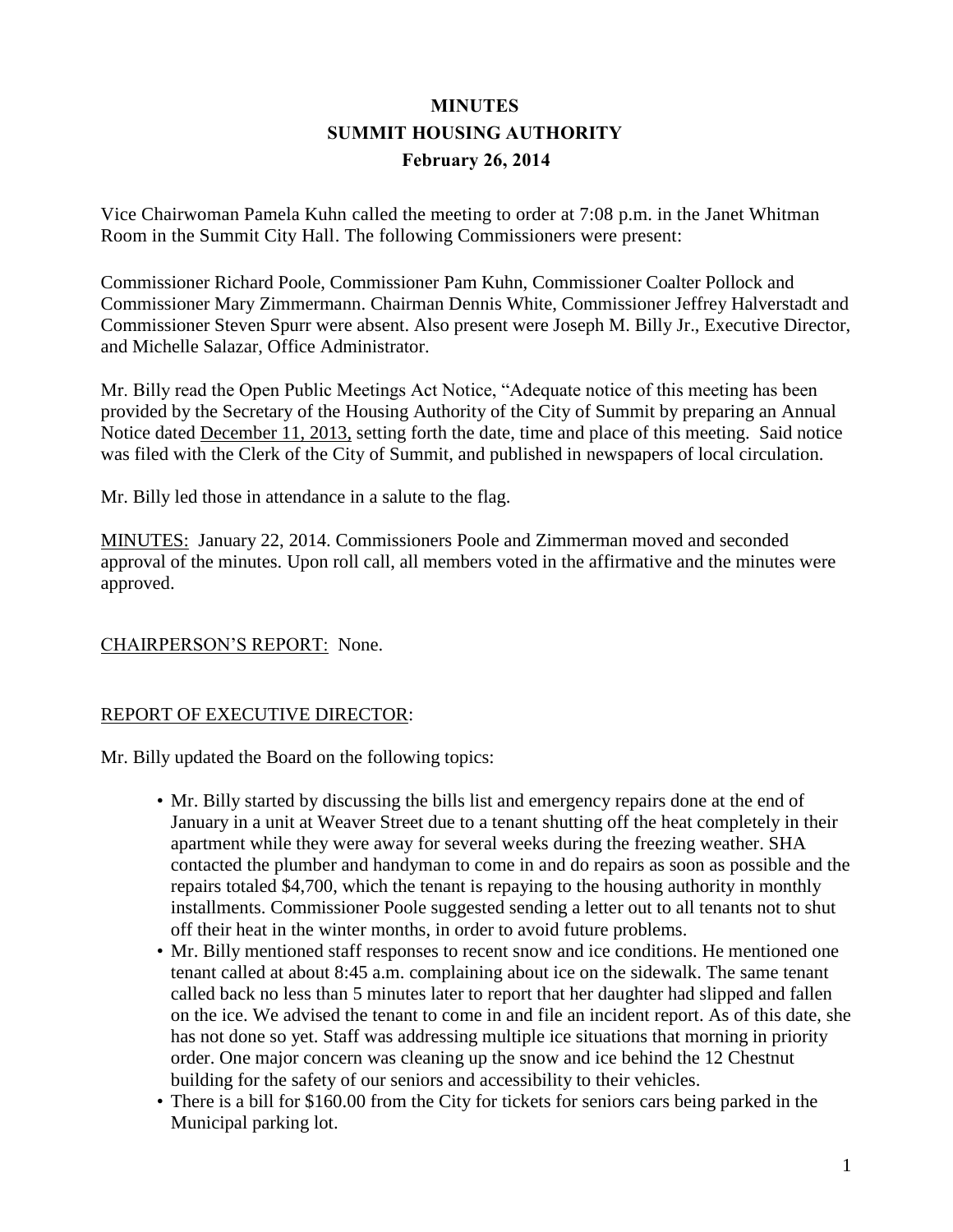- The housing authority budget was approved by the state.
- Rent delinquencies are drastically cut down. Currently three families are being met with in regards to coming up with a solution to their past due balances which are over \$1,000 each.
- The seniors at 12 Chestnut will be receiving magnets with our emergency after hour's number for their refrigerators.

## RESIDENT ASSOCIATION REPORTS: None.

## COMMITTEE REPORTS:

**Operations:** Commissioner Kuhn mentioned that most of the questions she did have were already answered by Mr. Billy from his report. Commissioner Kuhn did ask if the bill for the repairs to main lobby door at 12 Chestnut were to replace the door or to repair it and Mr. Billy said that the entire operating mechanism had to be replaced because the parts were not available, to repair the existing unit. Commissioner Kuhn also asked if the outside lighting at 12 Chestnut was repaired or completely replaced and Mr. Billy mentioned that the lighting was repaired. Commissioner Kuhn also mentioned that there was a CD that came up for renewal. Commissioner Kuhn then discussed the Housing Manager report and that Glenwood and Weaver are both at capacity for now but that 12 Chestnut is down one tenant. Commissioner Kuhn mentioned that the Budget to Actual report needs to be adjusted because the salaries column is not right because it should not be blank, the percentages are off, and the utility bills are showing an accrual from 2013 on the report as well. There was also a funding allocation drawn down by Mr. Billy, but there was no note of that in the report either. Commissioner Zimmermann would like numbered footnotes on the budget to actual as well. Mr. Billy suggested that Commissioner Kuhn meet with the new accountant Bill Katchen and go over the changes she would like made.

**Affordable Housing**: Commissioner Poole reported that the Our House group received the \$400,000 from the city's affordable housing trust for their group home project. The next meeting of the city's affordable housing committee should be scheduled for mid-March. He met with Frank Bolton of the Friends of Cappy. That group would like to name something in town to acknowledge the life of Capitola Dickerson. Cappy was very involved with Habitat for Humanity and they may do something to honor her. Commissioner Poole suggested that the authority possibly consider something dependent on what the Friends group comes up with. He will keep us posted. He also stated that some discussion should be undertaken regarding the future of the Summit Affordable Housing Corporation (SAHC) since at last month's meeting it was discussed that the possible donation of a newly constructed 2 family house on Franklin Place would be coming to the Housing Authority and not the SAHC, and there is no current or anticipated future projects for the SAHC.

**Personnel:** None.

**Residents Committee:** None.

**Public Relations:** None.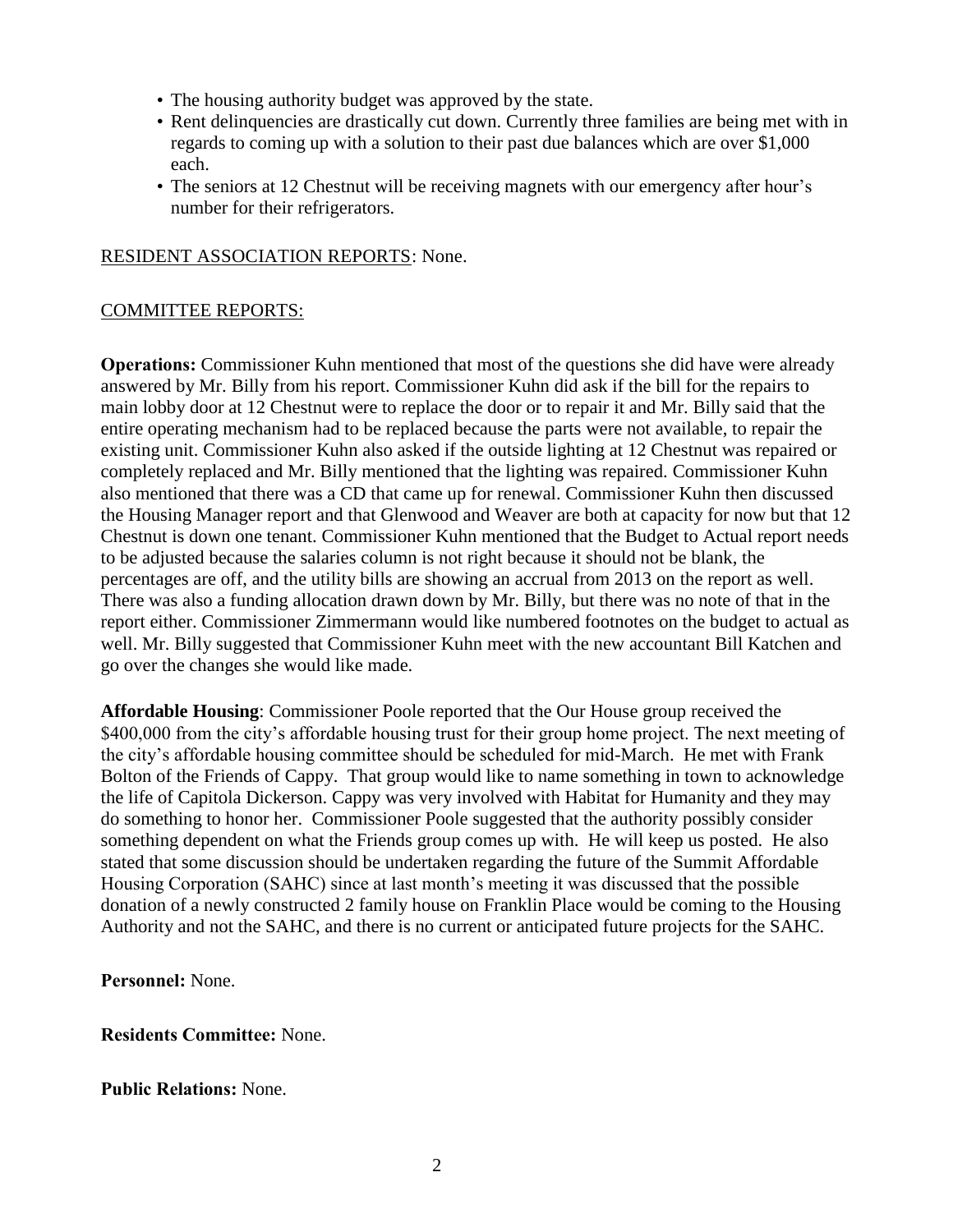**Buildings & Grounds:** Commissioner Pollock opened his discussion by mentioning that the gutters are down at the Weaver Street community room building. Mr. Billy informed him that the SHA staff has been in contact with our gutter guy and that he mentioned that the gutters installed at Weaver Street have industrial helmets and he is unable to work on them. Mr. Billy mentioned the possibility of removing the helmets and using standard commercial gutters. Commissioner Pollock also mentioned that the trees are bowed due to the ice and snow at Weaver Street and the need for possible future shrubbery replacements. He then discussed the screen hanging off of a door at 6 Glenwood Place and that the tenant has a lot of stuff on the floor of the patio. Commissioner Pollock finished up by saying that all of the snow, and ice has made inspections difficult.

PUBLIC COMMENT: None.

OLD BUSINESS: Hayden has filed suit against the housing authority and all paperwork has been forwarded to the attorney, William Connelly.

NEW BUSINESS: Mr. Billy presented a letter from attorney William Connelly to the SHA regarding new property donation, on Franklin Place, as well as an opinion by our fee accountant, Bill Katchen.

## CORRESPONDENCE: None.

#### RESOLUTIONS:

Commissioner Poole moved for a Consent Agenda for:

- 14-26-2-1: Resolution Approving the Payment of Invoices for the period of 1/23/14 to 2/26/14
- 14-26-2-2: Resolution Approving Official Travel To and From Washington, D.C. By The Executive Director to Attend the 2014 NAHRO Legislative Conference on March 9- 12, 2014
- 14-26-2-3: Resolution Approving Official Travel To and From Atlantic City, NJ by the Executive Director and One Staff Person to Attend the NJNAHRO Annual Conference and Trade Show on April 22-25, 2014

Commissioner Pollock seconded the Consent Agenda.

Upon roll call on the Consent Agenda, all members voted in the affirmative and the resolutions were approved unanimously.

COMMON COUNCIL LIAISON: None.

#### EXECUTIVE SESSION: None.

There being no further business before the Board, Commissioners Poole and Zimmermann moved and seconded adjournment. The motion passed by unanimous voice vote and the meeting was adjourned at 8:16 p.m.